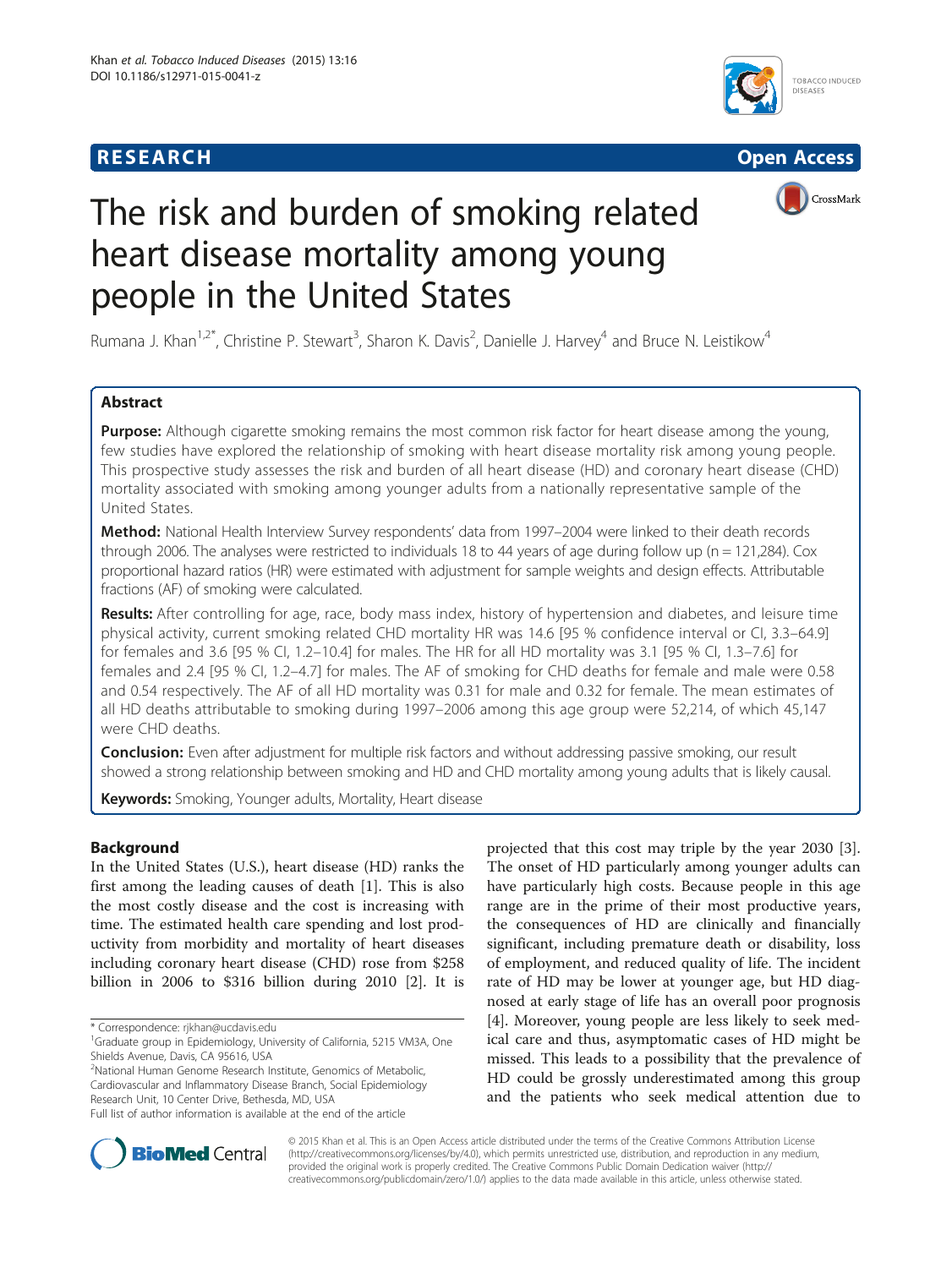symptomatic disease may represent the "tip of the iceberg". Many investigators have identified current smoking as the single factor most strongly associated with all HD and specifically, CHD events among young individuals [[5](#page-6-0)–[7\]](#page-6-0). These studies reported that between 76 % and 90 % of young patients with CHD are smokers compared with 40 % of older patients [\[5](#page-6-0)–[7](#page-6-0)]. Young patients are also characterized by lower proportion of hypertension, diabetes mellitus and lipid disorders, but higher proportion of heavy smoking [[5\]](#page-6-0).

Although cigarette smoking remains the most common risk factor for CHD among the young, few studies have explored the relationship of smoking with heart disease mortality risk among young people. Most studies done in this area are cross sectional or case control studies [[8](#page-6-0)–[11\]](#page-6-0) with a few prospective ones [[4, 12\]](#page-6-0). It is worth noting that most of these studies had non-fatal CHD as the outcome measure and thus mortality has not been definitively reported in a large series or from a representative sample. Mortality from all kind of HD is also absent from the current literature. We have tried to address these issues and the objective of this paper was to assess the risk and burden of all HD and CHD mortality associated with smoking among younger adults (18–44 years) from a nationally representative U.S. sample.

#### Methods

Data for this analysis were pooled and combined from the 1997–2004 administrations of the National Health Interview Survey (NHIS). Details on the survey methods are available at the NHIS website [[13](#page-6-0), [14](#page-6-0)]. In short, the NHIS is an annual, cross-sectional household survey conducted by the Centers for Disease Control and Prevention, National Center for Health Statistics (NCHS) and is representative of the civilian non-institutionalized population of the U.S. [\[13](#page-6-0), [14](#page-6-0)]. To achieve sampling efficiency, the NHIS survey uses complex, multistage probability sample design that incorporates stratification, clustering and oversampling of certain subgroups. The first stage of sampling involves dividing the U.S. into approximately 1,900 geographically defined areas called Primary Sampling Units (PSU). PSUs are grouped into strata using social and demographic characteristics of the area. One or more PSUs are sampled per stratum, with the probability of selection for each PSU being proportional to its population size within strata. In the next stage of sampling, a selection of geographic area segments is sampled from within each selected PSU. These segments are then subdivided into clusters, each of which contains a small number housing units. All households are then assigned a quarter of the year for interview and eligible members of these sampled households are invited to participate in the basic survey interview.

We obtained information on participant's demographic factors, race, body mass index or BMI (calculated as weight in kilograms divided by height in meters squared), smoking history (smoking behavior, age first smoked regularly and cigarettes per day), physical activity level, personal history of CHD risk factors like diabetes and hypertension from the "Sample Adult Core Questionnaire", which was administered to one randomly selected adult (aged ≥18 years) from each family within a household. These data are publicly available at the NHIS websites [[13](#page-6-0)–[15\]](#page-6-0). We combined 8 years of NHIS (1997–2004) data and linked them with their death records available at National Death Index database, which provided mortality follow-up data from the date of the NHIS interview through December 31, 2006 [[16](#page-6-0)–[17\]](#page-6-0).

To know about their smoking status, all the NHIS respondents were asked, "Have you smoked ≥100 cigarettes in your entire life?" and "Do you now smoke cigarettes every day, some days, or not at all?" Smokers were defined as those who had smoked ≥100 cigarettes during their lifetime. Current smokers were defined as smokers who reported smoking every day or some days. Past smokers were smokers who reported that they did not currently smoke. Those who didn't smoke ≥100 cigarettes in their entire life were considered as never smokers. Thus, smokers were classified as never, current and past with never smokers being the reference. To get adequate cell counts for CHD deaths, smokers were also categorized as current and non-current smokers where, non-current smokers included never smokers plus past smokers. Mortality was categorized as all HD mortality and CHD mortality. NCHS cause of death coding for all U.S. deaths used the 10th revision of the International Statistical Classification of Diseases, Injuries, and Cause of Death (ICD-10) starting in 1999. Cause of death coding for all U.S. deaths occurring prior to 1999 follows the 9th revision (ICD-9) [[17](#page-6-0)–[19\]](#page-6-0). However, a new variable was created by NHIS as a recode of all deaths occurring prior to 1999 coded under ICD-9 guidelines into comparable ICD-10 based underlying cause of death groups. This variable was used to identify heart disease deaths. All HD mortality codes were I00 to I09, I11, I13, I20 to I51, and CHD mortality codes were I20 to I25 [\[17](#page-6-0)–[19](#page-6-0)].

The analyses were restricted to individuals ≥18 years at the cohort entry and no more than 44 years of age at the end of follow up (participant's death, turning 44 or December 2006, whichever came first). The analyses were further restricted to the participants with available smoking status and death code information. A total of 130,908 adults (aged 18–44 years) were interviewed during the NHIS survey years 1997 through 2004. Participants who were ineligible for mortality linkage  $(n =$ 8431), who didn't have information on interview quarter  $(n = 559)$ , who were unsure about their smoking status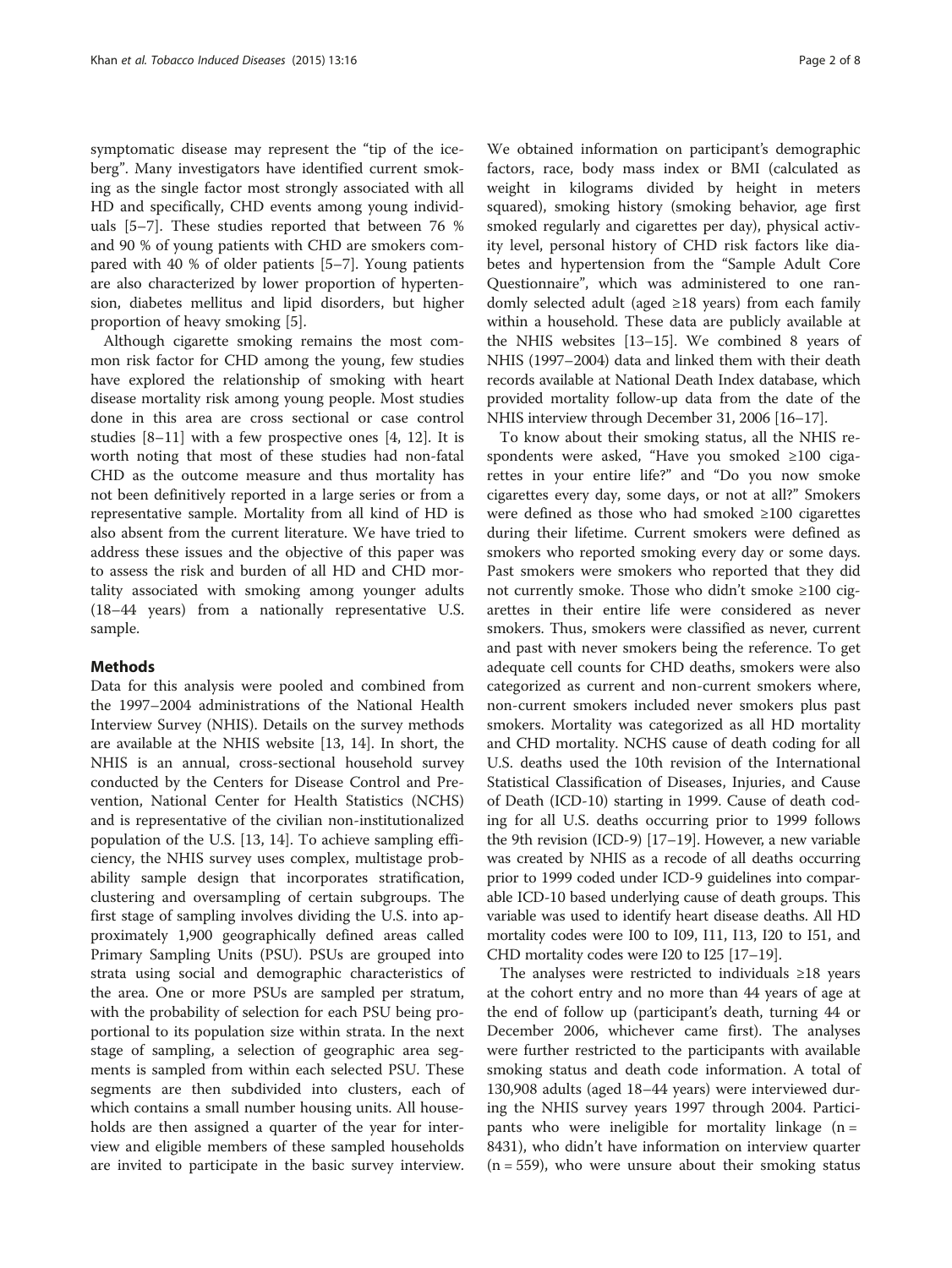$(n = 616)$  and who didn't have any information on death codes  $(n = 18)$  were excluded from the analysis. The final data set included 121,284 participants, with 625,743 person-years (male 280,354 and female 345,389).

#### Statistical Analysis

Analyses were done with adjustment for sample weights and design effects using the Stata statistical package to produce nationally representative results. The years being pooled (1997–2004) fell within the same sample design period with the same public use design variables, and according to the analytical guideline no changes were made to the design variables (Stratum and PSU) during this time period [[18](#page-6-0)]. The pooled data were treated like one year of data with a very large sample size. The new eligibility adjusted sample weights provided on the NHIS Linked Mortality Files were used to prevent biased mortality estimates [\[19\]](#page-6-0). According to the recommendation of NCHS, sample weight adjustment of the pooled data set was done by dividing each sample weight in the pooled dataset by the number of years that are being pooled [\[19\]](#page-6-0). As eight (1997–2004) survey years of the NHIS data files were pooled, each sample weight was divided by eight for analysis purposes.

Descriptive statistics were used to summarize the characteristics of U.S. young adults in relation to their gender. For all other analyses, Cox proportional hazard analyses were performed using the Stata survival procedure. Person-time of follow-up accrued from the time interviewed through either the time of the death or the end of follow-up (December 31, 2006), whichever came first. Sex-specific and age-adjusted hazard ratio (HR) estimates and corresponding 95 % confidence intervals (CIs) of all HD and CHD disease deaths were reported for current and past smokers compared to never smokers. The same analyses were done to obtain the HR for the current smokers compared to non-current smokers (never plus past smokers). All multivariate models were adjusted for age in years, race (White, Black and others), BMI (continuous), history of hypertension (no/yes) and diabetes (no/yes), and leisure time physical activity (no physical activity/leisure-time physical activities for at least 10 min).

We calculated the smoking attributable fraction (SAF) of current smoking for all HD and for CHD by using the formula,  $[(HR_c-1)*prevalence current smoking]$  $[1+ {(HR<sub>c</sub>-1)*prevalence current smoking}, where HR<sub>c</sub> =$ Hazard for current smoking [\[20\]](#page-6-0). The number of all HD and CHD deaths attributable to smoking in the U.S. population in the specified time period (1997–2004) was then estimated by multiplying the crude SAF by the total number of deaths of the specified age group (18–44 years) in the population during that time. Information on the prevalence of current smoking and the number of total deaths in age group 18–44 years for calculating SAF and deaths attributable to smoking were obtained of from the nationally published data sources [[21](#page-6-0)–[23\]](#page-6-0).

## Results

Selected gender specific characteristics and smoking behaviour of the weighted study population of adults aged 18–44 years (n =121,284; representing an estimated 106 million young adults) in the NHIS from 1997 to 2004 are shown in Table 1. The mean age of the total population was 31.8 years at the interview and was similar for both males and females. The majority of U.S. young adults were white (79.8 %), which was slightly higher among males (81.0 %) than females (78.6 %). Prevalence of hypertension was slightly higher among males (10.4 %) than females (9.9 %). On the other hand, prevalence of diabetes was a little higher among females (2.0 %) than males (1.8 %). Females had somewhat lower BMI (mean, 25.8 and SE, 0.04) than males (mean, 26.8 and SE, 0.03) and they were also less physically active during leisure time than males (female, 64.9 % and male 69.9 %). The prevalence of current smoking was 28.9 % in men and 24.9 % in women.

Table 1 Characteristics of adults aged 18-44 years by gender in the United States: National Health Interview Survey, 1997-2004

| Male             | Female                                                                                                                                  | Total                              |
|------------------|-----------------------------------------------------------------------------------------------------------------------------------------|------------------------------------|
| $(N^A = 55,200)$ | $(N^A = 66,084)$                                                                                                                        | $(N^A = 121,284)$                  |
|                  | $(N^{\prime\prime} = 53,069,053)$                                                                                                       | $(N^{\prime\prime} = 106,204,445)$ |
| 31.8 (31.7-31.9) | 31.7 (31.6-31.8)                                                                                                                        | 31.8 (31.7-31.9)                   |
|                  |                                                                                                                                         |                                    |
| 81.0             | 78.6                                                                                                                                    | 79.8                               |
| 11.8             | 14.2                                                                                                                                    | 13.0                               |
| 7.2              | 7.2                                                                                                                                     | 7.2                                |
| 10.4             | 9.9                                                                                                                                     | 10.1                               |
| 1.8              | 2.0                                                                                                                                     | 1.9                                |
| 26.8 (26.8-26.9) | 25.8 (25.7–25.8)                                                                                                                        | $26.3(25.2 - 26.3)$                |
| 69.9             | 64.9                                                                                                                                    | 67.4                               |
|                  |                                                                                                                                         |                                    |
| 57.5             | 62.1                                                                                                                                    | 59.8                               |
| 13.7             | 13.0                                                                                                                                    | 13.3                               |
| 28.9             | 24.9                                                                                                                                    | 26.9                               |
| 17.1 (17.0–17.1) | $17.0(17-17.1)$                                                                                                                         | 17.0 (17.0-17.1)                   |
| 15.5 (15.3–15.8) | 13.6 (13.4–13.8)                                                                                                                        | 14.6 (14.5-14.8)                   |
|                  | Known Hypertension<br>Cigarettes per dayb<br>$\mathbf{A} \mathbf{B} \mathbf{B}$ and $\mathbf{B} \mathbf{B}$ and $\mathbf{B} \mathbf{B}$ | $(N^{\prime\prime} = 53,135,392)$  |

Abbreviation: BMI, Body mass index

N<sup>A</sup>: Actual N or Actual sample in the data; N<sup>w</sup>: Weighted N or weighted/ estimated sample after adjustment for sample weights and design effects a Data represent percentage, except where noted

b Mean (95 % Confidence interval)

<sup>c</sup>Calculated as weight in kilograms divided by height in meters squared d For past and current smokers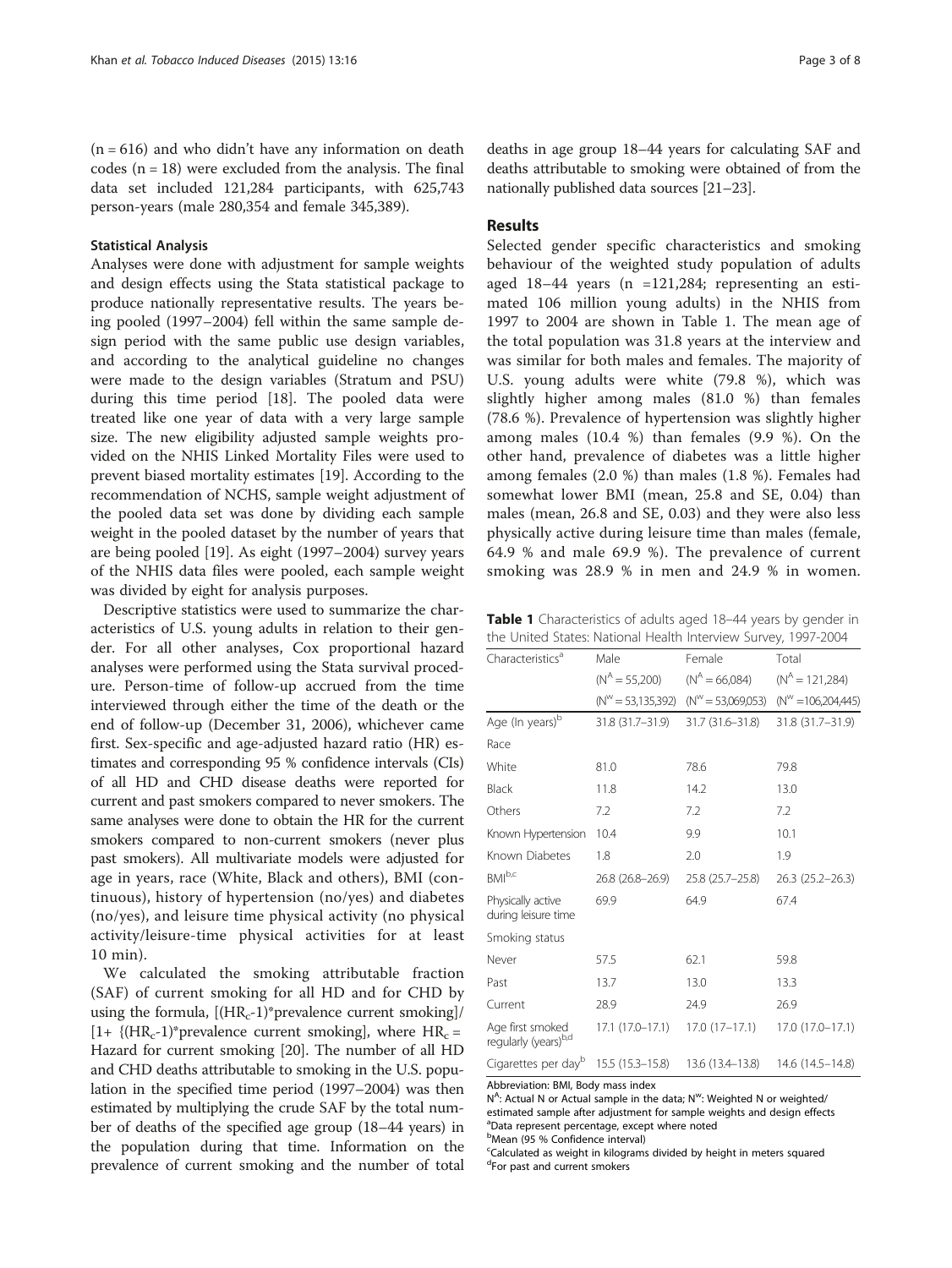The mean age at smoking initiation was similar for both men and women (men, 17.1 years and women, 17.0 years). The mean number of cigarettes smoked per day were higher among males (15.5, 95 % CI, 15.3–15.8) compared to females (13.6, 95 % CI, 13.4–15.8).

Results from the unadjusted and adjusted proportional hazards models for the risk of all HD and CHD mortality by smoking status (current and past smokers compared with reference group never smokers) are presented in Table 2. The multivariate model adjusted for age (years), race, history of hypertension, diabetes, BMI, and physical activity level showed that for all kinds of HD, female current smokers had a 4.4 [95 % CI, 1.7–11.7]) times greater risk of mortality compared to female never smokers and male current smokers had a 2.7 [95 % CI, 1.3–5.2]) fold increased risk compared to male never smokers. Female past smokers had a 3-fold increased risk of all HD mortality (HR, 3.4 [95 % CI, 0.9–12.9]) compared with female never smokers, but the p-value was only

Table 2 Gender specific all heart disease and coronary heart disease mortality by smoking status<sup>a</sup> among adults aged 18–44 years in the United States: National Health Interview Survey, 1997–2004 followed through December, 2006

| Smoking Status <sup>a</sup> | Male<br>(All HD) | Female<br>(All HD) | Male<br>(CHD) | Female<br>(CHD) |
|-----------------------------|------------------|--------------------|---------------|-----------------|
| Never Smoker (Ref)          |                  |                    |               |                 |
| No. of deaths               | 21               | 12                 | 7             | 3 <sup>c</sup>  |
| Current Smoker              |                  |                    |               |                 |
| No. of deaths               | 34               | 22                 | 22            | 13              |
| Crude HR                    | 3.2              | 4.8                | 7.7           |                 |
| 95 % CI                     | $1.8 - 5.7$      | $2.1 - 10.7$       | $3.1 - 19.5$  |                 |
| Age adjusted HR             | 3.0              | 4.5                | 7.3           |                 |
| 95 % CI                     | $1.7 - 5.5$      | $2.1 - 10.0$       | $2.9 - 18.3$  |                 |
| Mutivariate HR <sup>b</sup> | 2.7              | 4.4                | 5.3           |                 |
| 95 % CI <sup>b</sup>        | $1.3 - 5.2$      | $1.67 - 11.7$      | $2.0 - 14.7$  |                 |
| Past Smoker                 |                  |                    |               |                 |
| No. of deaths               | 6                | 6                  | $2^c$         | ζc              |
| Crude HR                    | 2.1              | 3.1                | 3.7           |                 |
| 95 % CI                     | $0.7 - 6.1$      | $0.9 - 10.3$       | $0.7 - 20.1$  |                 |
| Age adjusted HR             | 1.7              | 2.5                | 2.8           |                 |
| 95 % CI                     | $0.6 - 4.6$      | $0.8 - 8.2$        | $0.5 - 14.45$ |                 |
| Mutivariate HR <sup>b</sup> | 1.6              | 3.4                | 3.2           |                 |
| 95 % CI                     | $0.5 - 5.4$      | $0.9 - 13.0$       | $0.6 - 17.6$  |                 |

Abbreviations: HD, Heart disease; CHD, Coronary heart disease; Ref, reference group; HR, hazard ratio; CI, confidence interval; No, number

Actual number of death from all causes for never, current and past smokers were 343. 367 and 102 respectively

<sup>a</sup>Smoking status categorized as never, current and past smokers

<sup>b</sup>Adjusted for age (years), race, history of hypertension, diabetes, body mass index, and physical activity level

<sup>c</sup>there were too few CHD deaths in females in categories of never smoker and past smoker to estimate HR and categories of never smoker and past smoker were collapsed in subsequent analysis

marginally significant ( $p = 0.07$ ). No significant risk was found for male past smokers (HR, 1.6 [95 % CI, 0.5–5.4]). Male current smokers had a 5 fold increased risk of CHD mortality (HR, 5.3 [95 % CI, 2.0–14.7]) compared to male never smokers; the risk was also more than 3 times higher for male past smokers (HR, 3.2 [95 % CI, 0.6–17.6]), but it was not statistically significant ( $p = 0.17$ ).

As there were a small number of CHD deaths in never and past smoker categories, they were combined and classified as non current smokers to provide more statistically valid and reliable HR estimates for current smokers (Table 3). Compared with the female non current smokers, the female current smokers had more than three times increased risk of dying from all HD (HR, 3.1 [95 % CI, 1.3–7.6]) and male current smoker had a 2.5 times increased risk of the same compared with male non current smokers (HR, 2.4 [95 % CI, 1.2–4.7]). The hazard of dying from CHD was much higher among female current smokers (HR, 14.6 [95 % CI, 3.3–64.9]) than female non current smokers. But our finding was somewhat limited by the fact that we had a small number of female deaths (6 deaths) in non current smokers, which was evident by our wide confidence interval.

Table [4](#page-4-0) shows the crude and adjusted SAF of current smoking for males and females. The crude SAF for all HD deaths for current smoking were 0.31 for male and 0.32 for female, meaning that these were the estimated proportion of all HD death attributable to current smoking for males and females respectively. The SAF for CHD deaths were 0.54 for males and 0.58 for females. The mean estimate of all HD and CHD deaths in the U.S. attributable to smoking during 1997–2004

Table 3 Gender specific all heart disease and coronary heart disease mortality by smoking status $a$  among adults aged 18–44 years in the United States: National Health Interview Survey, 1997–2004 followed through December, 2006

| $S$ and $S$ , $S$ and $S$ are completed through the second section $S$ and $S$ |                  |                    |               |                 |  |
|--------------------------------------------------------------------------------|------------------|--------------------|---------------|-----------------|--|
| Smoking Status <sup>a</sup>                                                    | Male<br>(All HD) | Female<br>(All HD) | Male<br>(CHD) | Female<br>(CHD) |  |
| Non current Smoker (ref)                                                       |                  |                    |               |                 |  |
| No. of deaths                                                                  | 27               | 18                 | 9             | 6               |  |
| Current Smoker                                                                 |                  |                    |               |                 |  |
| No. of deaths                                                                  | 34               | 22                 | 22            | 13              |  |
| Crude HR                                                                       | 2.7              | 3.6                | 5.3           | 10.4            |  |
| 95 % CI                                                                        | $1.5 - 4.7$      | $1.8 - 7.3$        | $2.1 - 13.2$  | $2.9 - 24.2$    |  |
| Age adjusted HR                                                                | 2.7              | 3.5                | 5.3           | 9.9             |  |
| 95 % CI                                                                        | $1.5 - 4.7$      | $1.7 - 7.1$        | $2.1 - 13.3$  | $2.7 - 22.8$    |  |
| Mutivariate HR <sup>b</sup>                                                    | 2.4              | 3.1                | 3.6           | 14.6            |  |
| 95 % CI                                                                        | $1.2 - 4.7$      | $1.3 - 7.6$        | $1.2 - 10.4$  | $3.3 - 64.9$    |  |

Abbreviations: HD, Heart disease; CHD, Coronary heart disease; Ref, reference group; HR, hazard ratio; CI, confidence interval; No, number

<sup>a</sup>Smoking status categorized as current and non-current smokers

**bAdjusted for age (years), race, history of hypertension, diabetes, body mass** index and physical activity level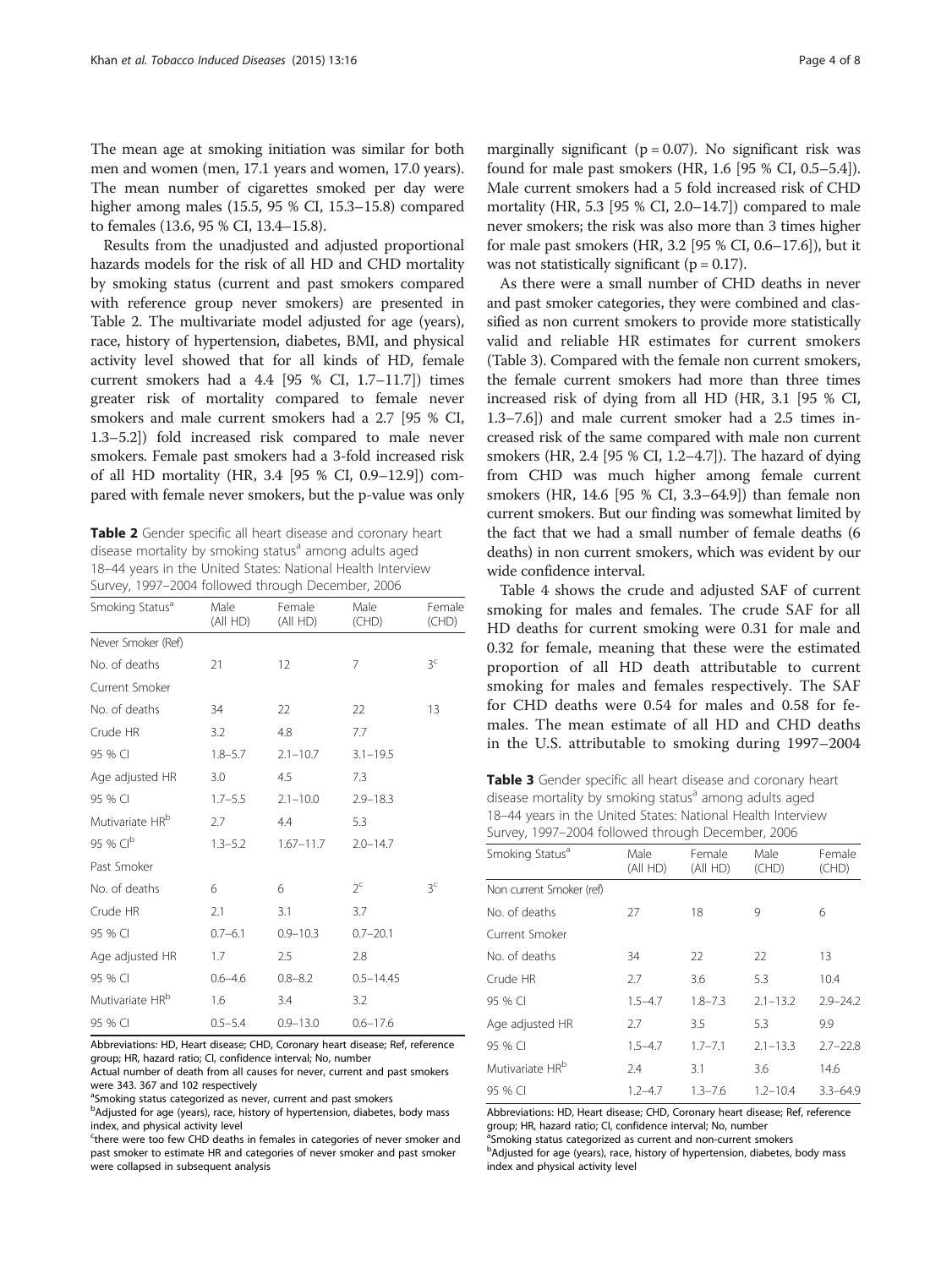<span id="page-4-0"></span>Table 4 Smoking Attributable Fraction (SAF) for current smoking and estimated numbers of deaths of all heart disease and coronary heart disease mortality among adults aged 18–44 years in the United States: National Health Interview Survey, 1997–2004 followed through December, 2006

|                               | Male all<br>HD | Female all<br>НŊ | Male<br>CHD | Female<br><b>CHD</b> |
|-------------------------------|----------------|------------------|-------------|----------------------|
| Crude SAF                     | 0.31           | 0.32             | 0.54        | 0.58                 |
| Age adjusted SAF              | 0.31           | 0.32             | 0.54        | 0.56                 |
| Multivariate SAF <sup>a</sup> | 0.27           | 0.28             | 0.41        | 0.71                 |
| Estimated deaths <sup>b</sup> | 36,833         | 15.381           | 33,538      | 11.609               |

Abbreviations: HD, Heart disease; CHD, Coronary heart disease; SAF, Smoking Attributable Fraction

<sup>a</sup>Adjusted for age (years), race, history of hypertension, diabetes, body mass index, and physical activity level

<sup>b</sup>The number of all HD and CHD deaths attributable to smoking in the U.S. population was estimated by multiplying the crude SAF by the total number of deaths of the specified age group in the population during that time

for age group 18–44 years were 52,214 (15,381 female and 36,833 male) and 45,147 (11,609 female and 33,538 male) respectively .

#### **Discussion**

We have documented here the risk and burden of HD mortality associated with smoking among adults aged 18–44 years from a nationally representative U.S. sample. After the adjustment for important confounding factors, the risk of dying from all HD for both, female current smokers and male current smokers were significantly higher than never smokers. This risk was almost similar when current smokers were compared to non current smokers. Like all HD, the risk of dying from CHD for female current smokers and male current smokers were also significantly higher than non current smokers. The prevalence of current smoking in age group 18–44 years during the years 1997–2004 was 26.87 % in our analysis. Though the prevalence showed a decrease in more recent years, it had always remained higher for younger age group than older group of people [[21\]](#page-6-0). Smoking in young people was linked to the development of central adiposity and poor dietary patterns [[24\]](#page-6-0). More importantly, it is believed that, specifically among the young, smoking can trigger CHD in individuals with minimal atherosclerosis or even with normal coronary arteries [[25](#page-6-0), [26\]](#page-6-0). All these factors together make young current smokers more vulnerable to cardiovascular diseases. Several studies also strongly suggest that amongst the conventional cardiovascular risk factors, current smoking is the most significant discriminating factor for HD among young adults [[5](#page-6-0)–[7](#page-6-0)].

In our study, the adjusted risk for all HD deaths were more than 2 fold and more than 4 fold higher in male and in female current smokers respectively compared to male and female never smokers. The association between current smoking and CHD compared to non-current smoking was

even stronger. The hazard of smoking and HD mortality or HD events have been studied over the past several decades and the causative relationship between them is well established [[8](#page-6-0)–[12\]](#page-6-0). However, the effect of smoking on younger adult's HD events or mortality has not been well documented. According to one prospective study, current smoking was one of the most important predictors of long-term mortality for CHD patients under age 40 regardless of treatment strategy [[4\]](#page-6-0). The harm of current smoking is also higher in younger people than older age groups as different studies have reported an increased risk of developing CHD from smoking with decreasing age [[11](#page-6-0), [12](#page-6-0)].

Several studies have evaluated the impact of gender on the relationship between smoking and cardiovascular events or mortality. Some of them didn't find any gender differentiation for young adults [[9, 10\]](#page-6-0). However, all these studies were case control in design. On the other hand, several prospective studies emphasized differences by gender with a more harmful effect to women [[12](#page-6-0), [27](#page-6-0), [28](#page-6-0)]. In one study, women below age 55 had almost double the risk for men of below 55 [\[12\]](#page-6-0). This difference almost leveled off for the older age groups [\[12\]](#page-6-0). A recent review of 26 studies found that, compared with nonsmokers, women who smoke have a 25 % greater risk of CHD than a male smokers, independent of other cardiovascular risk factors [\[29\]](#page-6-0).

Though not statistically significant, all risk estimates in the current study were higher in women than in men and were not affected by adjustment for other major risk factors. Thus, our results also reinforced the previous finding that smoking conferred greater risk for women than men. It is important to note that, this increased risk among women cannot be explained by the difference in smoking practice or pattern between men and women because of evidence from our study and others. First, compared with men, the prevalence of current smoking in women was relatively low in our study. The literature also shows that, though the decline in smoking in young females has always not followed a linear trend, it was never higher than young men [[30](#page-6-0)–[32\]](#page-6-0). Second, the number of cigarettes smoked per day was also lower in women than men in our study and other national studies [[32\]](#page-6-0). Finally, it could be argued that if substantially more men than women gave up smoking during follow up, that could explain some of the increased risk among women. We did not calculate information on quitting smoking. However, according to the estimates of NHIS 2005–2007, more women of age group 18–44 attempted to quit smoking in the past one year rather than men of the same age group. Thus, if the increased risk were due to smoking pattern of the individual, male smokers would have a greater risk of CHD than female smokers, which is contrary to the findings of our analysis and findings from other prospective studies [\[12](#page-6-0), [27](#page-6-0), [28](#page-6-0)].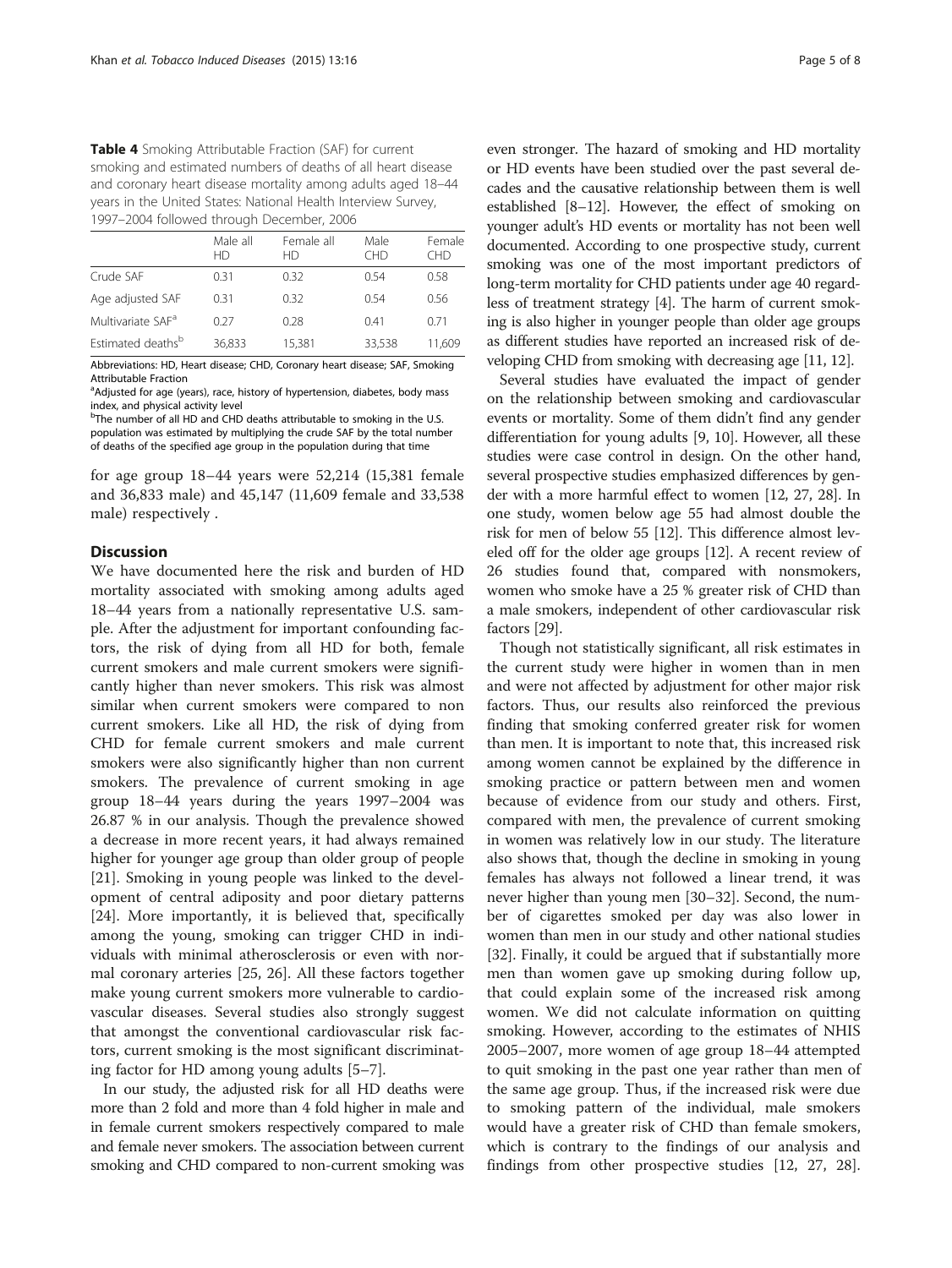These evidence lead to the conclusion that female current smokers had higher risk for CHD than male current smokers independent of other cardiovascular risk factors and individual's smoking pattern, suggesting differences in mechanism of action of tobacco in men and women even at a young age. A possible cause of the sex difference could be an interaction of oestrogen hormone with components of the tobacco. Epidemiological evidence suggests that women who smoke are relatively deficient in oestrogen as constituents of tobacco smoke exert antioestrogenic effects [[33, 34\]](#page-6-0). Thus the hormonal benefit of premenopausal women are reduced and oxidation of low-density lipoprotein (LDL) cholesterol in smokers is thus hampered [\[35](#page-6-0)]. This may increase the level of LDL cholesterol and decrease the level of high density lipoprotein (HDL) cholesterol [\[36\]](#page-6-0). Another possible explanation could be the presence of smaller coronary arteries than men [[37\]](#page-6-0). As a result, smaller thrombus might be required for coronary occlusion in women, and thus the thrombogenic effects of smoking is magnified [[38](#page-6-0), [39\]](#page-6-0). These differences can also be a reflection of the overall gender disparity in receiving medical care for heart disease [[40](#page-7-0), [41](#page-7-0)].

We found both HD and CHD mortality to be strongly associated with current smoking only, and the magnitude of the risk is diminished with past smoking. This supports the benefits of quitting smoking. This is in agreement with findings from many previous studies that showed that smoking cessation reduced the risk of subsequent mortality and further cardiac events [\[42](#page-7-0)–[45](#page-7-0)]. There has been debate as to the speed and magnitude of risk reduction of mortality when a smoker quits. Some studies found a meaningful reduction in risk after only 2 to 3 years [\[42](#page-7-0), [44](#page-7-0)]. Some of the studies suggest that risk can decline to that of a lifelong nonsmoker [[44](#page-7-0), [45](#page-7-0)]. A systematic review of 23 prospective studies from different parts of the world strongly suggests that quitting smoking can reduce CHD mortality by 36 % [\[46\]](#page-7-0). They found this risk reduction relatively consistent, regardless of the factors like age or study population [[46\]](#page-7-0). They also concluded that stopping smoking may have a greater effect on reducing the risk of mortality among patients with CHD who smoke than the effect of any other intervention or treatment [\[46](#page-7-0)].

A few limitations of our study need to be addressed. We assessed smoking status of individuals only at baseline. We were not able to get the updated smoking status of the participants over time. That is, some of our nonsmokers might have had started to smoke as they were very young. It is also possible that some of our current smokers quit smoking and would have been classified as past smokers. Thus our study might have underestimated the risk as a recent study observed stronger associations of smoking with HD mortality when using updated information on smoking status [\[47\]](#page-7-0). We also were not able to

calculate the effect of passive smoking on HD mortality. Individuals described as non-smokers could be at increased risk due to passive smoking, even if only occasionally exposed [[48\]](#page-7-0). This also might lead us to an underestimation of the true risk. Another issue to be mentioned is, we had a small number of CHD deaths among never and past smoker categories and the categories were combined to provide more stable HR and SAF estimates. We acknowledge here the possibility of HR and SAF being underestimated by collapsing these groups and using them as reference. We were also not able to measure the dose response relationship and see the associations for light smokers versus heavy smokers due to limited number of deaths in this age group, especially for females. Finally, we did not have information on blood cholesterol, physical activity level and dietary habits of our participants and we could not control for them in our multivariable models. This might have confounded our estimates to some extent. However, we did control for other stronger cardiovascular risk factor like BMI, hypertension and diabetes mellitus and believe that our estimates were not affected by them.

#### Conclusion

The results of this longitudinal analysis come from a representative sample and thus may be generalized to the U.S. population. We showed a strong relationship between smoking and HD mortality among young adults that is likely causal. The results also showed that smoking was more harmful to women than men with regard to HD deaths. As the precise mechanism for this risk difference between men and women is unclear, our results suggest the need for more exploratory study into the pathophysiology of HD, particularly CHD among younger women. Our results also emphasize that inclusion of a female perspective in smoking control policies is essential even among the young adults. It is also recommended that effective interventions should target young adults and should not only be directed towards preventing smoking initiation. People should also know the benefits of quitting and they should be encouraged to quit smoking at an early age.

#### Abbreviations

U.S.: United States; HD: Heart disease; CHD: Coronary heart disease; NHIS: National Health Interview Survey; NCHS: National Center for Health Statistics; PSU: Primary Sampling Units; BMI: Body mass index; HR: Hazard ratios; CI: Confidence interval.

#### Competing interests

The authors declare that they have no competing interests.

#### Author's Contribution

BNL and RJK conceptualized the analysis plan for this paper. RJK prepared the manuscript and performed the statistical analysis together with CPS, SKD and DJH. BNL, SKD, CPS and DJH contributed to the study design,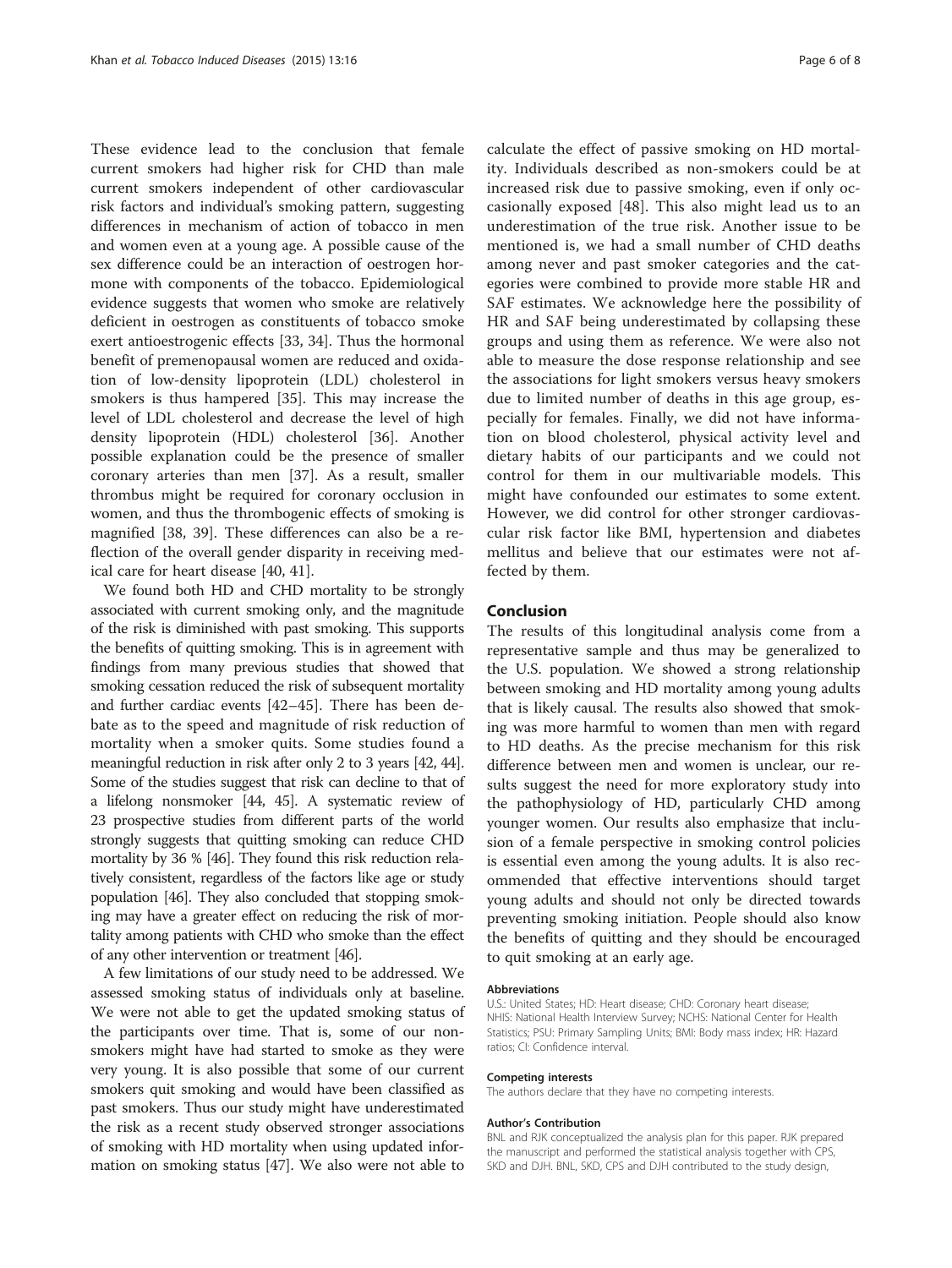<span id="page-6-0"></span>interpretation of data, and the preparation of manuscript. All authors read and approved the final draft.

#### Acknowledgements

This study is based on data from the National Health Interview Survey conducted by the Centers for Disease Control and Prevention, National Center for Health Statistics. The authors acknowledge the enormous contributions of the participants and staffs in creating and maintaining these data sets. This research was supported by the Intramural Research Program of the National Institutes of Health, National Library of Medicine, and by grant (#5D43TW007779-05) from the Fogarty International Center, National Institutes of Health and Human Services.

#### Author details

<sup>1</sup>Graduate group in Epidemiology, University of California, 5215 VM3A, One Shields Avenue, Davis, CA 95616, USA. <sup>2</sup>National Human Genome Research Institute, Genomics of Metabolic, Cardiovascular and Inflammatory Disease Branch, Social Epidemiology Research Unit, 10 Center Drive, Bethesda, MD, USA. <sup>3</sup>Program in International and Community Nutrition, University of California, 3253B Meyer, One Shields Avenue, Davis, CA 95616, USA. 4 Department of Public Health Sciences, University of California, One Shields Avenue, Med Sci 1-C, Davis, CA 95616-8638, USA.

#### Received: 7 April 2015 Accepted: 12 June 2015 Published online: 03 July 2015

#### References

- 1. Powers AR, Struempler BJ, Guarino A, Parmer SM. Effects of a nutrition education program on the dietary behavior and nutrition knowledge of second-grade and third-grade students. J Sch Health. 2005;75(4):129–33.
- 2. Lloyd-Jones D, Adams RJ, Brown TM, Carnethon M, Dai S, De Simone G, et al. Heart disease and stroke statistics–2010 update: a report from the American Heart Association. Circulation. 2010;121(7):e46–215.
- 3. Heidenreich PA, Trogdon JG, Khavjou OA, Butler J, Dracup K, Ezekowitz MD, et al. Forecasting the future of cardiovascular disease in the United States: a policy statement from the American Heart Association. Circulation. 2011;123(8):933–44.
- 4. Cole JH, Miller 3rd JI, Sperling LS, Weintraub WS. Long-term follow-up of coronary artery disease presenting in young adults. J Am Coll Cardiol. 2003;41(4):521–8.
- 5. Barbash GI, White HD, Modan M, Diaz R, Hampton JR, Heikkila J, et al. Acute myocardial infarction in the young–the role of smoking: The investigators of the international tissue plasminogen activator/streptokinase mortality trial. Eur Heart J. 1995;16(3):313–6.
- 6. Chen L, Chester M, Kaski JC. Clinical factors and angiographic features associated with premature coronary artery disease. Chest. 1995;108(2):364–9.
- 7. Zimmerman FH, Cameron A, Fisher LD, Ng G. Myocardial infarction in young adults: angiographic characterization, risk factors and prognosis (Coronary Artery Surgery Study Registry). J Am Coll Cardiol. 1995;26(3):654–61.
- 8. Hbejan K. Smoking effect on ischemic heart disease in young patients. Heart Views. 2011;12(1):1–6.
- 9. Panagiotakos DB, Rallidis LS, Pitsavos C, Stefanadis C, Kremastinos D. Cigarette smoking and myocardial infarction in young men and women: a case–control study. Int J Cardiol. 2007;116(3):371–5.
- 10. Oliveira A, Barros H, Maciel MJ, Lopes C. Tobacco smoking and acute myocardial infarction in young adults: a population-based case–control study. Prev Med. 2007;44(4):311–6.
- 11. Parish S, Collins R, Peto R, Youngman L, Barton J, Jayne K, et al. Cigarette smoking, tar yields, and non-fatal myocardial infarction: 14,000 cases and 32,000 controls in the United Kingdom. The International Studies of Infarct Survival (ISIS) Collaborators. BMJ. 1995;311(7003):471–7.
- 12. Prescott E, Hippe M, Schnohr P, Hein HO, Vestbo J. Smoking and risk of myocardial infarction in women and men: longitudinal population study. BMJ. 1998;316(7137):1043–7.
- 13. Design and estimation for the National Health Interview Survey, 1995–2004. Vital Health Stat 2. 2000(130):1–31.
- 14. The principal source of information on the health of the U.S. population, National Health Interview Survey, U.S. DEPARTMENT OF HEALTH AND HUMAN SERVICES Centers for Disease Control and Prevention National Center for Health Statistics, [http://www.cdc.gov/nchs/data/nhis/](http://www.cdc.gov/nchs/data/datalinkage/file_layout.pdf) [brochure2010January.pdf](http://www.cdc.gov/nchs/data/datalinkage/file_layout.pdf).
- 15. Questionnaires, Datasets, and Related Documentation 1997 to the Present, National Health Interview Survey, Centers for Disease Control and Prevention, [http://www.cdc.gov/nchs/nhis/nhis\\_questionnaires.htm.](http://www.cdc.gov/nchs/nhis/nhis_questionnaires.htm)
- 16. Lochner K, Hummer RA, Bartee S, Wheatcroft G, Cox C: The public-use National Health Interview Survey linked mortality files: methods of reidentification risk avoidance and comparative analysis. Am J Epidemiol, 2008; 168(3):336-344.
- 17. The National Health Interview Survey 1986 2004 Linked Mortality Files, Public-use File Layout. 2010; [http://www.cdc.gov/nchs/data/datalinkage/](http://www.cdc.gov/nchs/data/datalinkage/file_layout.pdf) [file\\_layout.pdf.](http://www.cdc.gov/nchs/data/datalinkage/file_layout.pdf) Accessed 15 May, 2011.
- 18. National Health Interview Survey: research for the 1995–2004 redesign. Vital Health Stat 2. 1999(126):1–119.
- 19. National Health Interview Survey (1986–2004) Linked Mortality Files, Analytic guidelines. 2010; [http://www.cdc.gov/nchs/data/datalinkage/nhis\\_mort\\_](http://www.cdc.gov/nchs/data/datalinkage/nhis_mort_analytic_guidelines.pdf) [analytic\\_guidelines.pdf](http://www.cdc.gov/nchs/data/datalinkage/nhis_mort_analytic_guidelines.pdf).
- 20. Walter SD. The estimation and interpretation of attributable risk in health research. Biometrics. 1976;32(4):829–49.
- 21. Pleis JR, Ward BW, Lucas JW. Summary health statistics for U.S. adults: National Health Interview Survey, 2009. Vital and health statistics, Data from the National Health Survey. 249th ed. 2010.
- 22. Centers for Disease Control and Prevention, National Center for Health Statistics. Compressed Mortality File 1979–1998: CDC WONDER On-line Database, compiled from Compressed Mortality File CMF 1968–1988. 2003. 15 September 2011.
- 23. Centers for Disease Control and Prevention, National Center for Health Statistics. Compressed Mortality File 1999–2007: CDC WONDER On-line Database, compiled from Compressed Mortality File 1999–2007. 2010. 15 September 2011.
- 24. Akbartabartoori M, Lean ME, Hankey CR. Relationships between cigarette smoking, body size and body shape. Int J Obes (Lond). 2005;29(2):236–43.
- 25. Williams MJ, Restieaux NJ, Low CJ. Myocardial infarction in young people with normal coronary arteries. Heart. 1998;79(2):191–4.
- 26. Choudhury L, Marsh JD. Myocardial infarction in young patients. Am J Med. 1999;107(3):254–61.
- 27. Vriz O, Nesbitt S, Krause L, Majahalme S, Lu H, Julius S. Smoking is associated with higher cardiovascular risk in young women than in men: the Tecumseh Blood Pressure Study. J Hypertens. 1997;15(2):127–34.
- 28. Houterman S, Verschuren WM, Kromhout D. Smoking, blood pressure and serum cholesterol-effects on 20-year mortality. Epidemiology. 2003;14(1):24–9.
- 29. Huxley RR, Woodward M. Cigarette smoking as a risk factor for coronary heart disease in women compared with men: a systematic review and meta-analysis of prospective cohort studies. Lancet. 2011;378:1297–305.
- 30. Lantz PM. Smoking on the rise among young adults: implications for research and policy. Tobac Contr. 2003;12 Suppl 1:i60–70.
- 31. Nelson DE, Mowery P, Asman K, Pederson LL, O'Malley PM, Malarcher A, et al. Long-term trends in adolescent and young adult smoking in the United States: metapatterns and implications. Am J Publ Health. 2008;98(5):905–15.
- 32. Schoenborn CA, Adams PE. Health behaviors of adults: United States, 2005–2007. Vital and health statistics Series 10, Data from the National Health Survey. 2010;245):1–132.
- 33. Baron JA, La Vecchia C, Levi F. The antiestrogenic effect of cigarette smoking in women. Am J Obstet Gynecol. 1990;162(2):502–14.
- 34. Michnovicz JJ, Hershcopf RJ, Naganuma H, Bradlow HL, Fishman J. Increased 2-hydroxylation of estradiol as a possible mechanism for the antiestrogenic effect of cigarette smoking. N Engl J Med. 1986;315(21):1305–9.
- 35. Ambrose JA, Barua RS. The pathophysiology of cigarette smoking and cardiovascular disease: an update. J Am Coll Cardiol. 2004;43(10):1731–7.
- 36. Miller VT, Muesing RA, LaRosa JC, Stoy DB, Phillips EA, Stillman RJ. Effects of conjugated equine estrogen with and without three different progestogens on lipoproteins, high-density lipoprotein subfractions, and apolipoprotein A-I. Obstet Gynecol. 1991;77(2):235–40.
- 37. Kim SG, Apple S, Mintz GS, McMillan T, Canos DA, Maehara A, et al. The importance of gender on coronary artery size: in-vivo assessment by intravascular ultrasound. Clin Cardiol. 2004;27(5):291–4.
- 38. Gaemperli O, Liga R, Bhamra-Ariza P, Rimoldi O. Nicotine addiction and coronary artery disease: impact of cessation interventions. Curr Pharm Des. 2010;16(23):2586–97.
- 39. Kannel WB. Overview of hemostatic factors involved in atherosclerotic cardiovascular disease. Lipids. 2005;40(12):1215–20.